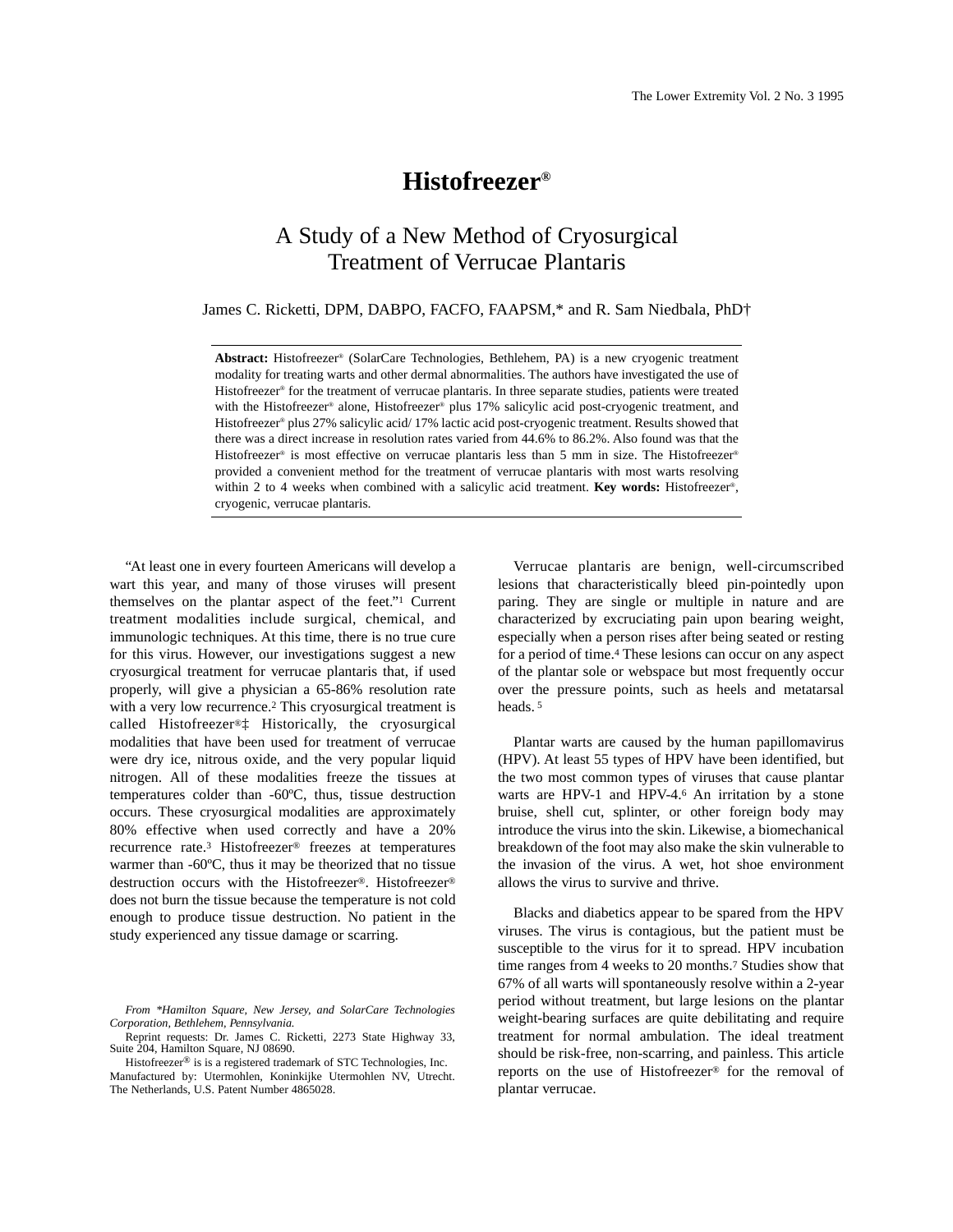## **Materials and Methods**

Patients were solicited for treatment through advertisements in the local newspaper. The advertisement did not exclude age, sex, race, size of lesion, or previous treatment. The study was broken down into three phases. Study I was performed using Histofreezer® alone as described by the manufacturer. Study 2 was performed using Histofreezer® followed by a 17% salicylic acid preparation, and study 3 was performed using Histofreezer® followed by a 27% salicylic acid/17% lactic acid preparation.

Study I was performed on 32 patients who had 65 lesions measuring I to 20 mm in diameter. The average diameter was 7.8 mm. The types of lesions ranged from solitary to multiple and mosaic patterns. The average age of the patients was 31 years but ranged from 9 to 49. Eighty percent of these lesions were previously treated chemically or surgically.

Study 2 was performed on 25 patients with 34 lesions measuring 1-40 mm in diameter, with the average being 9.40 mm in diameter. The average age of the patients was 29 years, with a range from 9 to 49. Many of these patients failed study I and had lesions measuring greater than 5 mm in diameter.

Study 3 was performed on 13 new patients who had not undergone any previous wart treatment. These patients had a total of 29 warts that were 1-20 mm in diameter (the average size was 4 mm). The average age of these patients was 20 years, and the range in age was 4 to 51 years.

Histofreezer<sup>®</sup> is a cryogen that uses an environmentally safe mixture of dimethyl ether and propane.

The spraying of these gases through an applicator onto a foam bud can produce a temperature of -57º C via heat of vaporization. (The mechanisms of cryosurgery are demonstrated in Fig. 1.) The Histofreezer® was invented in 1987 by a Dutch physician, Dr. Willem Swart, who was searching for an alternative to liquid nitrogen. The Histofreezer® also has a warmer freezing temperature (-57º C) versus liquid nitrogen (-196º C), which appears more easily tolerated by patients with minimal risk of scarring, blistering, or depigmentation.

Upon examination and acceptance into the study, the patients' lesions were circled and measured. At each treatment, the size of the wart was measured. These measurements were an accurate way to document the resolution of the wart. The lesions were then debrided to pinpoint bleeding; and the bleeding was coagulated using a StyptoCaine (Pedinol Pharmacol Corp., Farmingdale, NY) solution (Fig. 2). Silver nitrate was not used because it was found to be irritating to the patient if used in combination with the Histofreezer® treatment. The patient was placed in an appropriate position so that the application of the Histofreezer® was in a dorsal to plantar position. The bud on the Histofreezer® was energized, with the can held in an upright position until the cryogen dripped from the polyester tip. The can was then turned 90º to the lesion. The applicator bud tip was applied to the lesion for approximately 40 seconds (Fig. 2). The application bud will maintain a temperature of -57º C for up to 120 seconds. Therefore, up to three applications may be applied per lesion if needed (Fig. 1). For example, if a lesion is 1.5 cm in diameter, divide the lesion into three sections of 5 mm in width. The width of the bud is 5 mm in diameter. Thus, three applications may be applied to the same lesion to treat the verrucae, remembering to always oversize the treatment onto healthy tissue.

Freezing occurs in spherical form  $(depth = width)$ 



Fig. 1. Basics of cryosurgery.

The Histofreezer® can produce a sensation of cold when applied. The sensation felt by the patient upon application of the energized Histofreezer® bud is initially very cold followed in 10 to 20 seconds by numbness or tingling.

The area of treatment is critical because the density of tissue on the plantar foot for an adult and a child may vary. The following adage applies: the thicker the tissue, the longer the treatment and the thinner the tissue, the shorter the treatment. The average treatment time is 40 seconds. Thus, a plantar aspect of a toe may be treated for 30 seconds compared to one on the plantar aspect of the heel (which is thicker tissue and should be treated for up to a minute). However, the Histofreezer® package insert recommends 40 seconds.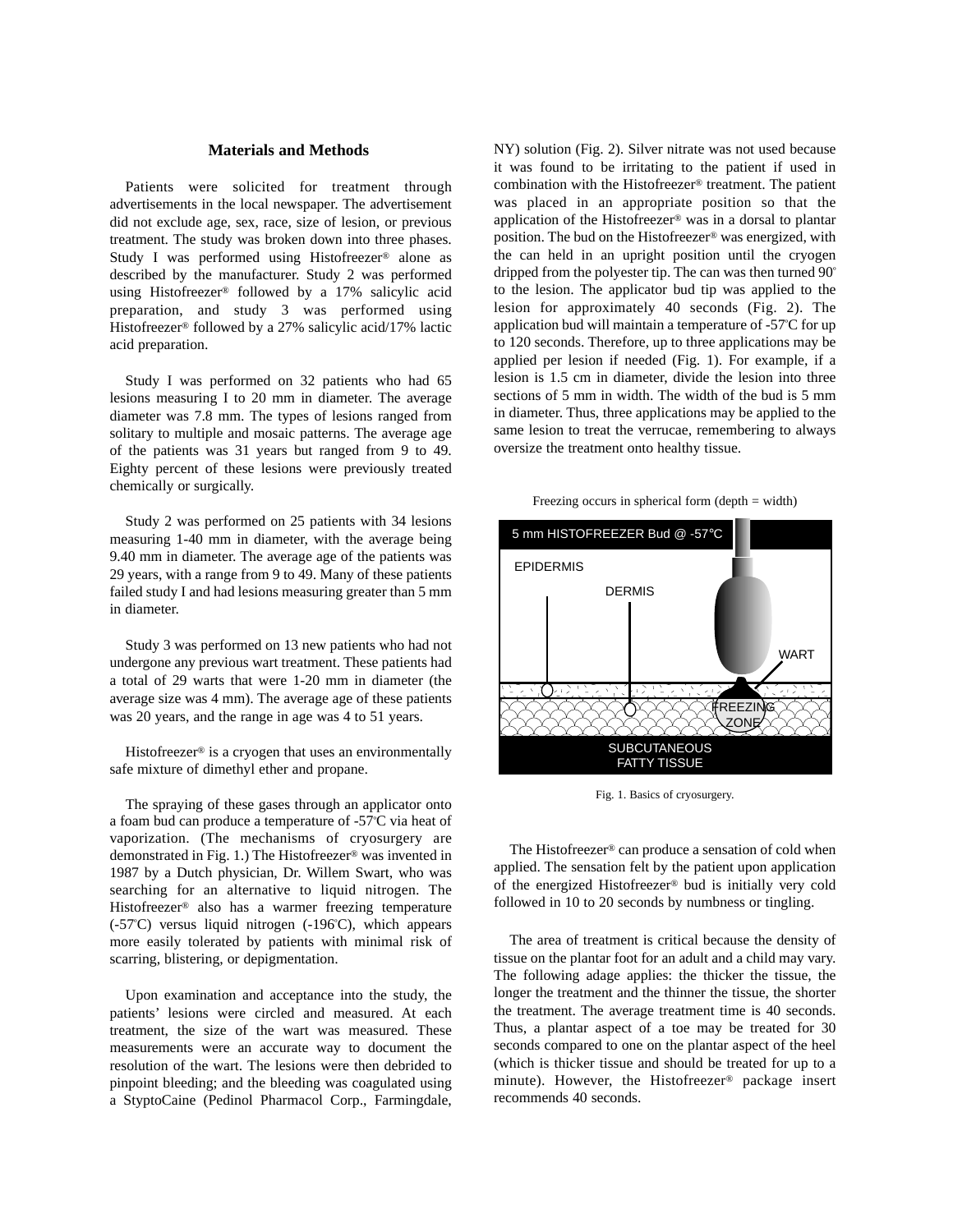

Fig. 2. Instructions for Histofreezer® from package insert. 1. Debride the lesion to pinpoint bleeding. The bleeding is then coagulated using a StyptoCaine solution. 2. Remove the protective cap from the canister; depress the valve. Keep the canister upright while saturating the applicator with cryogenic liquid. Release the valve when droplets start to form on the applicator tip (3-5 seconds). 3. Have the patient expose the surface to be treated upwards. Hold can firmly with finger off the valve. Point the applicator straight down, perpendicular to the floor, and press to the wart for 40 seconds.

All lesions were overtreated onto normal tissue so that freezing of both normal tissue and verrucae were accomplished. It is critical that the Histofreezer® be held in a dorsal to plantar position. The cryogen is never sprayed or dripped directly on the skin. The polyester applicator should always be used because a second or third degree burn may occur.

It must be noted that in all three phases of the study, the blister is not expected with this treatment. If the skin does blister after treatment, then an error in method was performed. However, with other types of verrucaes, such as vulgaris and condyloma acuminatum, and other conditions, such as molluscum contagiosum, blistering may occur and is part of the normal treatment process.

The Histofreezer® treatment was performed once every 14 days. No topical medication was applied to the lesion in studies 2 and 3 until the day after treatment. The treated area does not need to be covered or kept dry for the first 24 hours of treatment with this modality.

### **Results**

In study I (Table 1), 32 patients were treated for 65 warts averaging 7.08 mm in diameter. They ranged from a single lesion to multiple and mosaic patterns. The results showed that, of the 65 warts treated every 14 days with the Histofreezer®, 29 warts resolved at a 44.6% resolution rate. The average number of treatments was four. However, of interest in study I is that 32 lesions treated were less than 5 mm in diameter. After 3.13 treatments, 69% of these warts resolved (Table 2).

**Table 1. Study 1\***

| No. of patients                 | 32   |
|---------------------------------|------|
| No. of warts                    | 65   |
| Average age of patients (years) | 31   |
| Average size of warts (mm)      | 7.08 |
| Total no. of warts              | 65   |
| Total no. resolved              | 29   |
| Percent resolved                | 44.6 |
|                                 |      |

\*Patients were treated with Histofreezer® by freezing the wart site according to the package insert directions over 8 weeks.

**Table 2. Study 1:** Results of Histofreezer® on Lesions  $\leq$  5 mm

| No. of patients                 | 32    |
|---------------------------------|-------|
| No. of warts                    | 32    |
| Average age of patients (years) | 31    |
| Average size of warts (mm)      | < 5.0 |
| Total no. of warts              | 32    |
| Total no. resolved              | 22.   |
| Percent resolved                | 69.0  |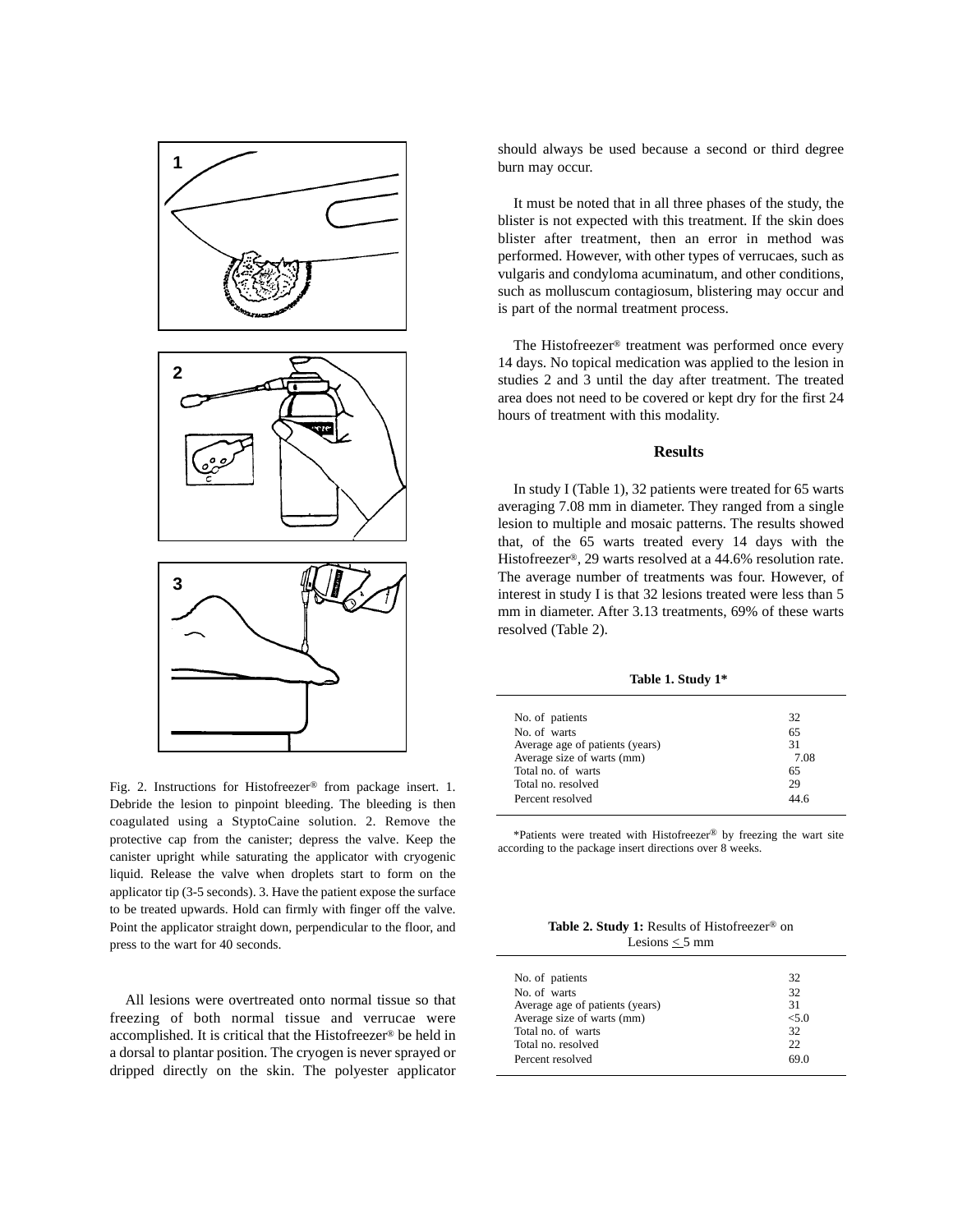In study 2 (Table 3), 25 patients were treated for 34 warts. Warts averaged 9.40 mm in diameter. They ranged from single to multiple and mosaic patterns. These patients were treated every 14 days with the Histofreezer® and a 17% salicylic acid solution twice a day, beginning the day after cryogenic treatment. The results showed that, of the 34 warts treated, 22 resolved at a 64.7% resolution rate, with the average number of treatments being 2.59.

Study 3 (Table 4) consisted of 13 patients with no previous history of wart treatment, with a total of 29 warts measuring on average 4 mm. The verrucae appeared as single or multiple mosaic patterns. These patients were treated every 14 days with Histofreezer®. After treatment with cryogen, the patients applied a 27% salicylic acid/17% lactic acid gel twice a day on the day following treatment with the Histofreezer®. The results showed that of the 29 warts treated, 25 resolved at an 86.2% resolution rate, with the average number of treatments being 2.10.

In summary, of the total 78 patients treated in the three studies, it was found in a 12-month follow-up period that only four patients showed a recurrence of the verrucae plantaris. It should also be noted that of those patients, two had total resolution within two treatments of reapplication of Histofreezer® alone. In addition, the other two patients had the wart surgically excised. Thus, less than a 2% recurrence rate can be reported using Histofreezer® on verrucae plantaris if one includes the 12-month posttreatment period with Histofreezer®. There was no reported scarring on any of the patients at any time during the study. As previously stated, the temperature produced by the Histofreezer® is not cold enough to cause permanent tissue damage.

**Table 3. Study 2\*** 

| 25   |
|------|
| 34   |
| 29   |
| 9.40 |
| 34   |
| 22   |
| 64 7 |
|      |

\*Patients were treated with Histofreezer® by freezing as directed, followed by daily applications of 17% salicylic acid formula.

#### **Discussion**

The theory of application of a cryogen is clearly described in numerous textbooks on cutaneous surgery.8 Using the Histofreezer®, dimethyl ether and propane is expelled onto a polyester swab. The temperature of the swab will drop to -57ºC via the heat of vaporization of the gases. If this bud is applied to the verrucae and surrounding skin, and pressure is maintained for 40 seconds, the verrucae will freeze. Thus, the depth of freezing is proportional to the width of the bud.

The Histofreezer® bud measures 5 mm in diameter. Therefore, the width and depth of the freeze is 5 mm. This has been shown by histologic section of pretreated Histofreezer® warts in our research. The depth of the cell lysis is directly proportional to the width of the bud. Since cells are composed of 89% water, this lower temperature will freeze and expand the cellular contents. Thus, the verracoid cells with its surrounding normal cellular milieu will freeze and be destroyed. It is the mixture of the normal cellular contents with the destroyed verracoid cells that causes an immune responses, thus, producing a foreign body reaction. This antigen antibody affect will ultimately eradicate the virus with the sloughed tissue.

**Table 4. Study 3\*** 

| 13   |
|------|
| 29   |
| 20.1 |
|      |
| 29   |
| 25   |
| 962  |
|      |

\*Patients were treated with Histofreezer® according to the package directions, followed by daily treatment with a formula containing 27% salicylic acid and 17% lactic acid.

The direct advantage the Histofreezer® has over liquid nitrogen is that the Histofreezer® will freeze at a much warmer temperature (-57ºC) and has greater accuracy in the application because of the swabs provided. Previously, Rees recommended superficial freezing every 2 weeks with liquid nitrogen as more effective and safer than prolonged deeper freezing.9 The Histofreezer® also recommends freezing every 2 weeks.

The Histofreezer® will produce an immediate blanching of the skin, followed by a tingling and possible stinging sensation over the subsequent 24-hour period, followed by a numbness over the lesion in the subsequent days. The numbness is the result of freezing the cutaneous nerves that lie in the dermis beneath the frozen verrucae.

Because plantar warts can cause considerable discomfort, active patients may want immediate treatment, even though 67% of the warts may eventually resolve. Conservative chemical treatments that involve the least amount of discomfort, inconvenience, expense, and risk of scarring should be considered first.